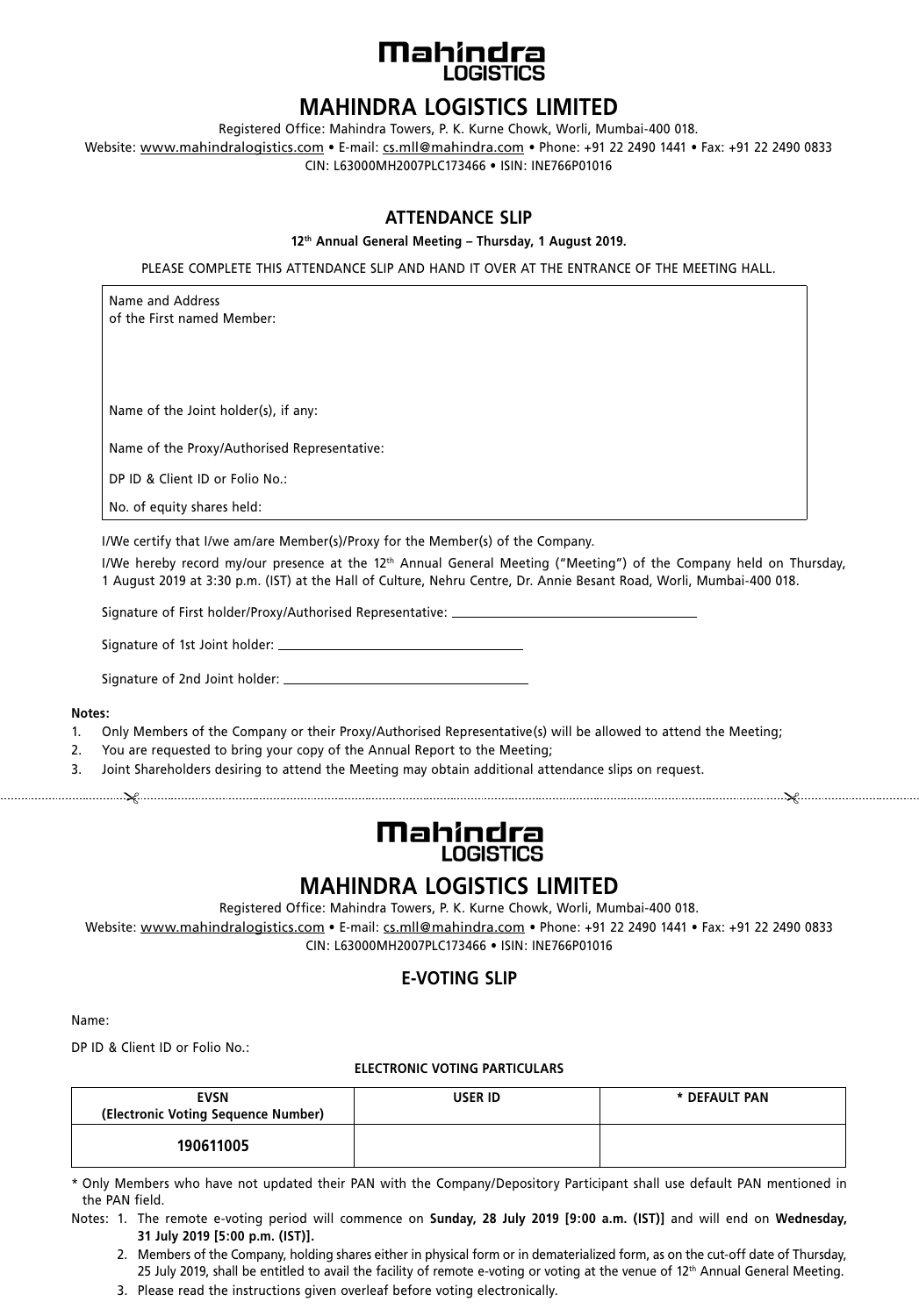#### **Instructions for e-voting:**

Members are requested to follow the instructions given below before they cast their votes:

#### **Remote e-voting**:

- (i) The Members should log on to the e-voting website www.evotingindia.com and click on Shareholders/Members tab and enter their User ID (for CDSL: 16 digits beneficiary ID and for NSDL: 8 Character DP ID followed by 8 Digits Client ID, for Members holding physical shares enter folio number registered with Company) and enter the Image verification and click on Login.
- (ii) If you are holding shares in demat form and had logged on to www.evotingindia.com and voted earlier for any company, then your existing password is to be used.
- (iii) If you are a first-time user, please follow the steps given below:

|             | For Members holding shares in Demat Form and Physical Form                                                                                                                                 |
|-------------|--------------------------------------------------------------------------------------------------------------------------------------------------------------------------------------------|
| <b>PAN</b>  | Enter your 10-digit alpha-numeric PAN issued by Income Tax Department (Applicable for<br>both demat as well as physical shareholders).                                                     |
|             | Members who have not updated their PAN with the Company/Depository Participant are<br>requested to use the sequence number which is printed on the e-voting Slip.                          |
| Birth (DOB) | Dividend Bank Details OR Date of Enter the Dividend Bank Details or Date of Birth (in dd/mm/yyyy format) as recorded in<br>your demat account or in the Company records in order to login. |
|             | If both the details are not recorded with the Depository or the Company please enter the<br>member id / folio number in the Dividend Bank details field as mentioned in instruction (i).   |

- (iv) If a demat account holder has forgotten the login password then Enter the User ID and the image verification code and click on Forgot Password and enter the details as prompted by the system.
- (v) After entering these details appropriately, click on "SUBMIT" tab.
- (vi) Members holding equity shares in physical form will then directly reach the Company selection screen. However, Members holding equity shares in demat form will now reach 'Password Creation' menu wherein they are required to mandatorily enter their login password in the new password field. Kindly note that this password is to be also used by the demat holders for voting for resolutions of any other company on which they are eligible to vote, provided that company opts for e-voting through CDSL platform. It is strongly recommended not to share your password with any other person and take utmost care to keep your password confidential.
- (vii) For Members holding equity shares in physical form, the details can be used only for e-voting on the resolutions contained in this Notice.
- (viii) Click on the EVSN for **Mahindra Logistics Limited 190611005**
- (ix) On the voting page, you will see "RESOLUTION DESCRIPTION" and against the same the option "YES/NO" for voting. Select the option YES or NO as desired. The option YES implies that you assent/agree to the Resolution and option NO implies that you dissent/disagree to the Resolution. To view the entire Resolution details click on "RESOLUTIONS FILE LINK".
- (x) After selecting the Resolution, you have decided to vote on, click on "SUBMIT". A confirmation box will be displayed. If you wish to confirm your vote, click on "OK", else to change your vote, click on "CANCEL" and accordingly modify your vote.
- (xi) Once you "CONFIRM" your vote on the Resolution, you will not be allowed to modify your vote. You can take a print of the votes cast by clicking on "Click here to print" option.
- (xii) Members can also cast their vote by downloading CDSL's mobile app "m-Voting" available on Google Play Store, Apple and Windows phone and follow the instructions prompted on the mobile app.
- (xiii) Non-Individual Members and Custodians are required to log on to www.evotingindia.com to register themselves as Corporates and e-mail the scanned copy of the registration form bearing the stamp and sign of the entity to helpdesk.evoting@cdslindia.com and scrutinisers@mmjc.in for verification. After receiving the login details a Compliance User should be created using the admin login and password. The Compliance User would be able to link the accounts for which they wish to vote on and have to e-mail the list of accounts linked to helpdesk.evoting@cdslindia.com and will be able to cast their vote, on approval of the same. A scanned copy of the Board resolution and Power of Attorney (POA) in favour of the Custodian, if any, should be uploaded in the system and e-mailed to scrutinisers@mmjc.in for verification.

#### **Voting at Meeting:**

The facility for voting through electronic voting system or through ballot paper shall be made available by the Company at the Meeting venue for those Members who have not cast their vote through remote e-voting.

Members who have already cast their votes by remote e-voting are eligible to attend the Meeting but shall not be entitled to cast their vote again.

#### **General Instructions:**

- (i) In case you have any queries or issues or grievances regarding e-voting, you may refer the Frequently Asked Questions ("FAQs") and e-voting manual available at www.evotingindia.com, under help section or write an email to helpdesk.evoting@cdslindia.com or call on toll free no. 1800225533 or contact Mr. Rakesh Dalvi, Deputy Manager, CDSL, A-Wing, 25<sup>th</sup> Floor, Marathon Futurex, Mafatlal Mills Compounds, N.M. Joshi Marg, Lower Parel (East), Mumbai-400 013 at +91 22 2305 8542.
- (ii) Once the vote on a resolution is cast by the Member, the Member shall not be allowed to change it subsequently.
- (iii) The voting rights of Members shall be in proportion to their share(s) in the paid up equity share capital of the Company as on the cut-off date i.e. Thursday, 25 July 2019.
- (iv) Mr. Makarand Joshi of M/s. Makarand M Joshi & Co., Practising Company Secretaries, (Membership No. F5533) have been appointed as Scruitiniser to scrutinize the voting process through remote e-voting and voting at the Meeting venue in a fair and transparent manner.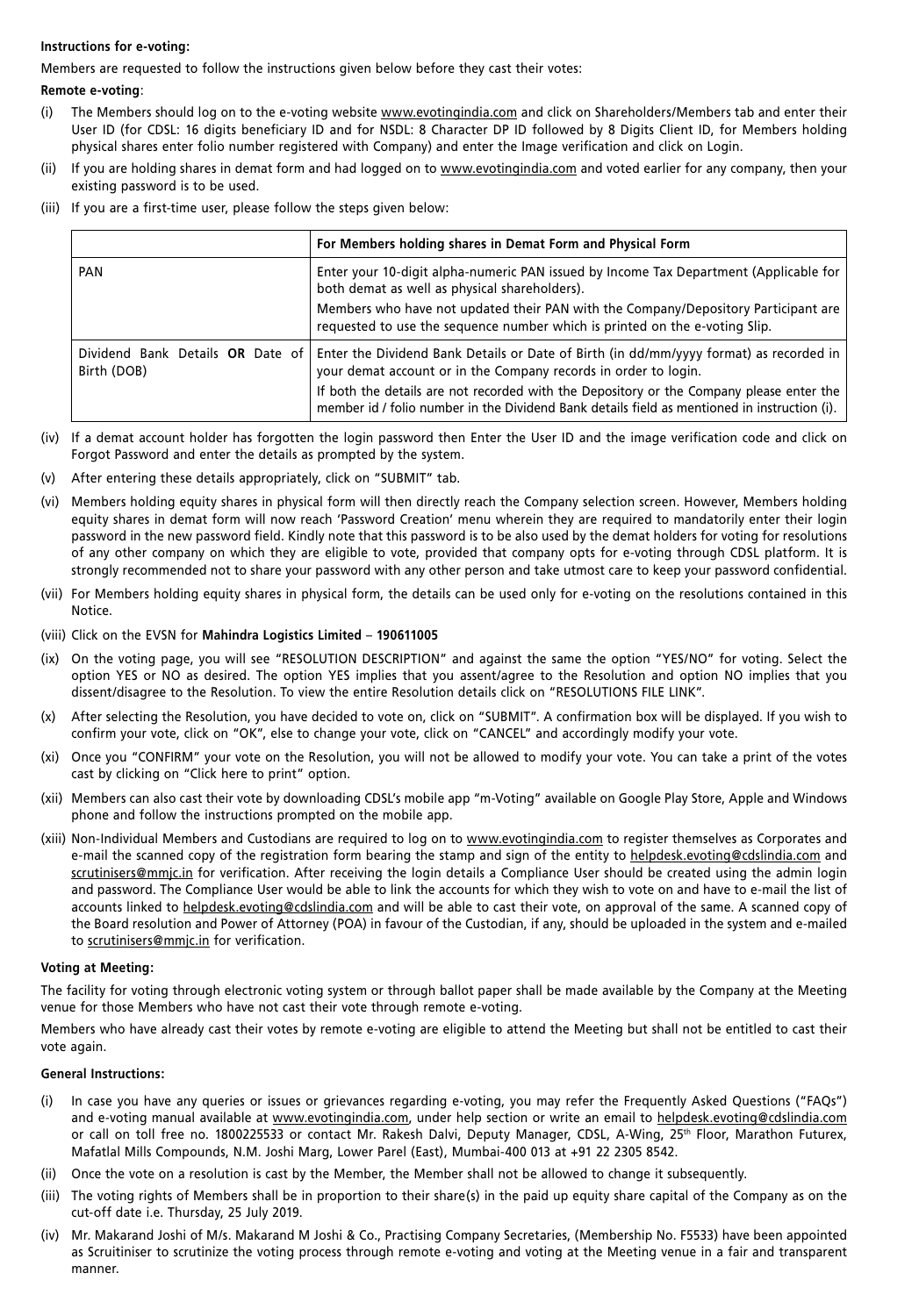# **Mahinclra LOGISTICS**

## **MAHINDRA LOGISTICS LIMITED**

Registered Office: Mahindra Towers, P. K. Kurne Chowk, Worli, Mumbai-400 018. Website: www.mahindralogistics.com • E-mail: cs.mll@mahindra.com Phone: +91 22 2490 1441 • Fax: +91 22 2490 0833 CIN: L63000MH2007PLC173466 • ISIN: INE766P01016

### **FORM NO. MGT-11**

### **PROXY FORM**

[Pursuant to Section 105(6) of the Companies Act, 2013 and Rule 19(3) of the Companies (Management and Administration) Rules, 2014]

| Name of the Member(s)            | ÷ |
|----------------------------------|---|
| Registered address               | ÷ |
|                                  |   |
|                                  |   |
| E-mail ID                        | ÷ |
| DP ID & Client ID or Folio No. : |   |

I/We, being the Member(s) of Mahindra Logistics Limited, holding \_\_\_\_\_\_\_\_\_ equity shares of the above named company, hereby appoint:

| Name      |  |
|-----------|--|
| Address   |  |
| E-mail ID |  |
| Signature |  |

Or failing him/her

| Name      |  |
|-----------|--|
| Address   |  |
| E-mail ID |  |
| Signature |  |

Or failing him/her

| Name      |   |  |
|-----------|---|--|
| Address   | ٠ |  |
| E-mail ID |   |  |
| Signature |   |  |